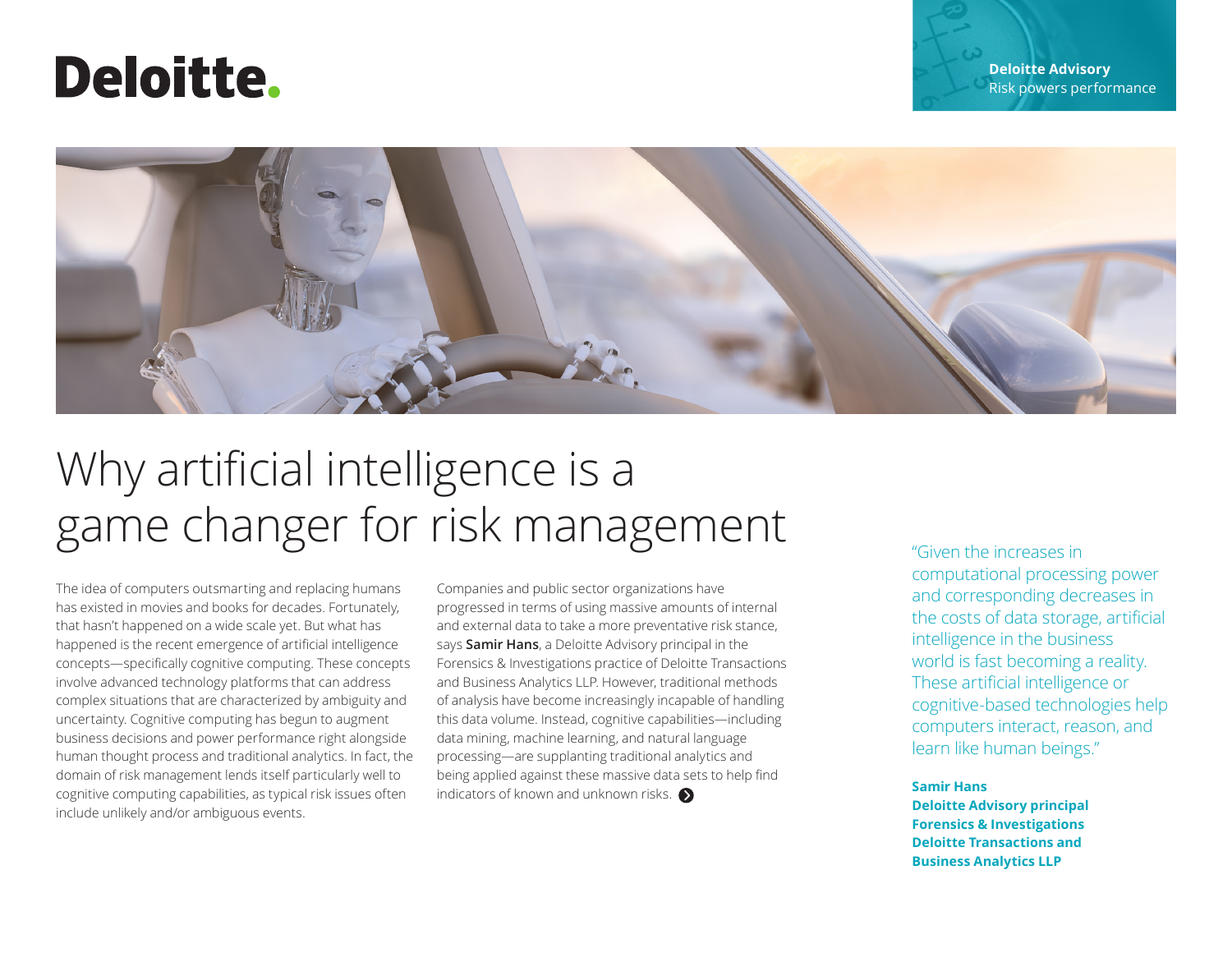## <span id="page-1-0"></span>**Data that doesn't fit in a spreadsheet**

Artificial intelligence is increasingly becoming a routine part of our daily lives with the introduction of digital personal assistants, music and movie recommendation services, and cars that can see around corners. Just as smartphones, online shopping sites, and music apps learn and adapt based on our preferences, cognitive computing can be used to teach computers to recognize and identify risk.

Of course, computers have always been able to perform mechanical calculations faster than humans. The difference is that with cognitive analytics, computers have the ability to learn as well. "That was missing before," Hans says. "Computers haven't always been great at what humans would call gray areas of thought and reasoning, but they are getting better."

The use of artificial intelligence to manage risk is particularly helpful when handling and evaluating unstructured data—the kind of information that doesn't fit neatly into structured rows and columns. Cognitive technologies, such as natural language processing (NLP), use advanced algorithms to analyze text in order to derive insights and sentiment from unstructured data. Given that a 2015 International Data Group study estimates that roughly 90 percent of data generated today is unstructured, implementing cognitive analytics can place businesses right on the cutting edge, Hans notes. Leaders who leverage cognitive technologies to anticipate and proactively manage risk can gain competitive advantage and use risk to power their organizations' performance.

"Many organizations have done a pretty good job of analyzing and interrogating structured data," Hans says, "but if you dump some contracts and medical literature and relevant law material together, that's unstructured, and the ability to analyze that data is the upside of cognitive."

#### **Computers get smarter**

Look at fraud detection as an example. The old method of detecting fraud was to use computers to analyze a lot of structured data against rule sets. For example, fraud specialists would create a threshold for wire transfers at \$10,000 so any transaction over that amount would be flagged by the computer for additional investigation. The problem is that this type of structureddata analysis often creates too many false positives, Hans says, which require hours of close scrutiny.

"With cognitive analytics, fraud detection models can become more robust and accurate," Hans explains. "If a cognitive system kicks out something that it determines as potential fraud and a human determines it's not fraud because of X, Y, and Z, the computer learns from those human insights, and next time it won't send a similar detection your way. The computer is getting smarter and smarter. That's a hugegame changer."

Leaders who leverage cognitive technologies to anticipate and proactively manage risk can gain competitive advantage and use risk to power their organizations' performance.